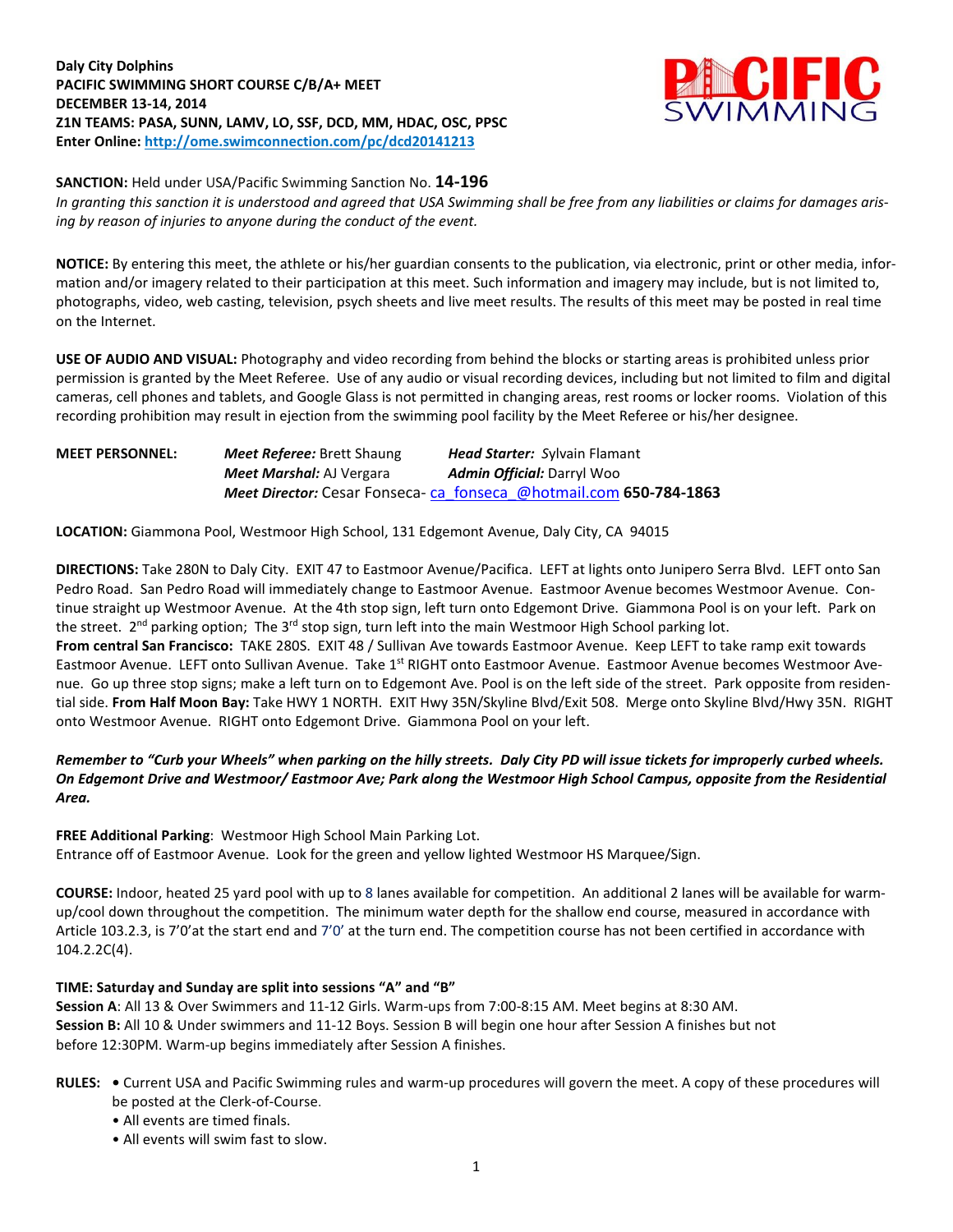- Swimmers may compete in a maximum of **three (3)** events per day.
- All swimmers ages 12 and under should complete competition within four (4) hours.
- Entries will be accepted until the number of splashes exceeds the estimated time line, per the "Four-Hour Rule," based on the swimmers age and gender.
- **•** If local conditions warrant it the Meet Referee, with the concurrence of the Meet Director, may require a mandatory scratch down. Immediate cash refunds will be made for any mandatory scratches.
- **• All coaches and deck officials must wear their USA Swimming membership cards in a visible manner.**
- All swimmers entered in the 500y Free will need to provide their own timers and lap counters.

**UNACCOMPANIED SWIMMERS:** Any USA-S athlete-member competing at the meet must be accompanied by a USA Swimming member-coach for the purposes of athlete supervision during warm-up, competition and warm-down. If a coach-member of the athlete's USA-S Club does not attend the meet to serve in said supervisory capacity, it is the responsibility of the swimmer or the swimmer's legal guardian to arrange for supervision by a USA-S member-coach. The Meet Director or Meet Referee may assist the swimmer in making arrangements for such supervision; however, it is recommended that such arrangements be made in advance of the meet by the athlete's USA-S Club Member-Coach.

**RACING STARTS:** Swimmers must be certified by a USA-S member-coach as being proficient in performing a racing start, or must start the race in the water. It is the responsibility of the swimmer or the swimmer's legal guardian to ensure compliance with this requirement.

# **RESTRICTIONS:**

- Smoking and the use of other tobacco products is prohibited on the pool deck, in the locker rooms, in spectator seating, on standing areas and in all areas used by swimmers, during the meet and during warm-up periods.
- Sale and use of alcoholic beverages is prohibited in all areas of the meet venue.
- No glass containers are allowed in the meet venue.
- No propane heater is permitted except for snack bar/meet operations.
- All shelters must be properly secured.
- Except where venue facilities require otherwise, changing into or out of swimsuits other than in locker rooms or other designated areas is not appropriate and is strongly discouraged.
- Destructive devices, to include but not limited to explosive devices and equipment, firearms (open and concealed), blades, knives, mace, stun guns and blunt objects are strictly prohibited in the swimming facility and surrounding areas. If observed, the Meet Referee and his/her designee may ask that these devices be stored safely away from the public or removed from the facility. Noncompliance may result in the reporting to law enforcement authorities and ejection from the facility. Law enforcement officers (LEO) are exempt per applicable laws.
- Due to Fire Code standards please be prepared to sit outside. Standing room only for the limited viewing areas. No chairs allowed to be set up on the 2<sup>nd</sup> floor spectator viewing area to keep access ways clear and uncluttered.
- No tents / canopies inside the building or on the swimming deck. You are welcome to set up tents / canopies on the grounds outside of the building. Keep lobby entryways, access ways, passage ways, doorways, stairways clear of chairs, seats, bulky items and bags per compliance with Fire Marshall's orders. Items may be immediately removed upon the discretion of DCD officials.
- Restricted access areas: East, North and South ends of the swimming pool deck. Access allowed ONLY for swimmers, current registered coaches with visible ID, officials with visible ID and DCD Staff/volunteers and timers.

## **ELIGIBILITY:**

- Swimmers must be current members of USA-S and enter their name and registration number on the meet entry card as they are shown on their Registration Card. If this is not done, it may be difficult to match the swimmer with the registration and times database. The meet host will check all swimmer registrations against the SWIMS database and if not found to be registered, the Meet Director shall accept the registration at the meet (a \$10 surcharge will be added to the regular registration fee). Duplicate registrations will be refunded by mail.
- Swimmers in the "A" Division must have met at least USA Swimming Motivational "A" minimum time standard. Swimmers in the "B" Division must have met at least the listed "B" minimum time standard. All entry times slower than the listed "B" time standard will be in the "C" Division.
- Entries with **"NO TIME" will be ACCEPTED**.
- Entry times submitted for this meet will be checked against a computer database and may be changed in accordance with Pacific Swimming Entry Time Verification Procedures.
- Disabled swimmers are welcome to attend this meet and should contact the Meet Director or Meet Referee regarding and special accommodations on entry times and seeding per Pacific Swimming policy.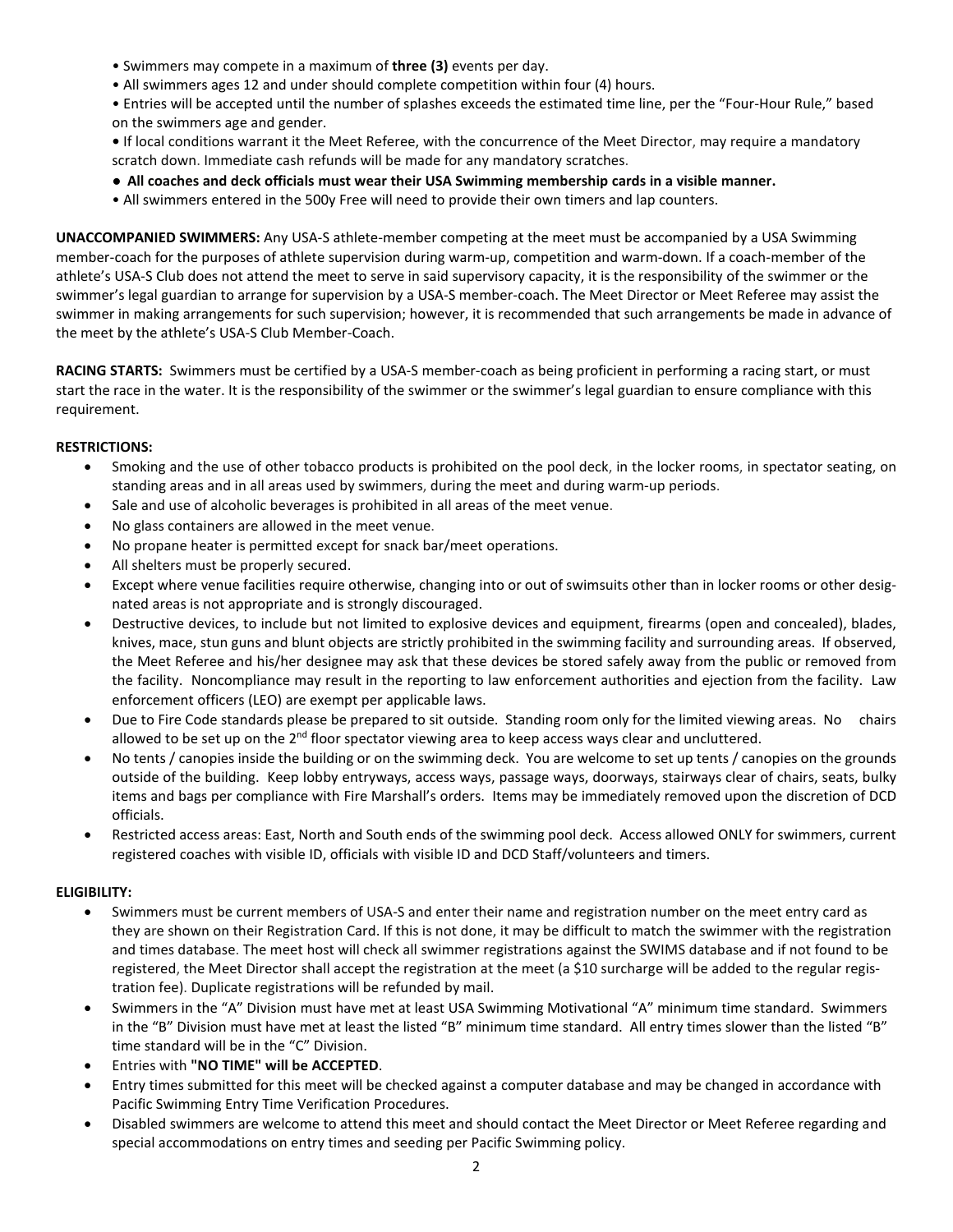- Swimmers 19 years of age and over may compete in the meet for time only, no awards. Such swimmers must have met standards for the 17-18 age group.
- The swimmer's age will be the age of the swimmer on the first day of the meet.

**ENTRY PRIORITY:** Priority entry will be given to the following Zone 1N teams: **PASA, SUNN, LAMV, LO, SSF, DCD, MM, HDAC, OSC, PPSC**. Swimmers from **PASA, SUNN, LAMV, LO, SSF, DCD, MM, HDAC, OSC, PPSC** entering online must do so by **11:59 PM, Wednesday, November 26** in order to receive priority acceptance to the meet. Swimmers from **PASA, SUNN, LAMV, LO, SSF, DCD, MM, HDAC, OSC, PPSC** submitting surface mail entries must be postmarked by **Monday, November 24** in order to receive priority acceptance to the meet. No swimmers other than those from **PASA, SUNN, LAMV, LO, SSF, DCD, MM, HDAC, OSC, PPSC may enter the meet until the priority period has closed.**

**ENTRY FEES:** \$4.00 per event plus an \$8.00 participation fee per swimmer. Entries will be rejected if payment is not sent at time of request.

**ONLINE ENTRIES:** To enter online go to **<http://ome.swimconnection.com/pc/dcd20141213>** to receive an immediate entry confirmation. This method requires payment by credit card. Swim Connection, LLC charges a processing fee for this service, equal to \$1 per swimmer plus 5% of the total Entry Fees. Please note that the processing fee is a separate fee from the Entry Fees. If you do not wish to pay the processing fee, enter the meet using a mail entry. Entering online is a convenience, is completely voluntary, and is in no way required or expected of a swimmer by Pacific Swimming. **Online entries will be accepted through 11:59 PM, Wednesday, December 3, 2014**.

**MAILED OR HAND DELIVERED ENTRIES**: Entries must be on the attached consolidated entry form. Forms must be filled out completely and printed clearly with swimmers best time. Entries must be postmarked by midnight, **Monday, December 1** or hand delivered by 6:30 p.m. **Wednesday, December 3**. No late entries will be accepted. No refunds will be made, except mandatory scratch downs. Requests for confirmation of receipt of entries should include a self-addressed envelope.

**Make check payable to**: DALY CITY DOLPHINS

| <b>Mail entries to: Cesar Fonseca</b> | <b>Hand deliver entries to: Cesar Fonseca</b> |
|---------------------------------------|-----------------------------------------------|
| 195 Northridge Dr.                    | 195 Northridge Dr.                            |
| Daly City, CA 94015                   | Daly City, CA 94915                           |

**CHECK-IN:** The meet will be deck seeded. Swimmers must check-in at the Clerk-of-Course. Close of check-in for all individual events shall be no more than 60 minutes before the estimated time of the start of the first heat of the event. No event shall be closed more than 30 minutes before the scheduled start of the session. Swimmers who do not check in will not be seeded and will not be allowed to compete in that event.

**SCRATCHES:** Any swimmers not reporting for or competing in an individual timed final event that they have checked in for shall not be penalized.

AWARDS: Individual events will be awarded in the A, B,and C Division. Ribbons for 1<sup>st</sup> – 8<sup>th</sup> place are given to the following age groups: 6/un, 7-8, 9-10, 11-12. Swimmers 13 years of age and older will not receive awards. Standard "A" medals will be awarded to swimmers achieving NEW USA Swimming National "A" times in each event, regardless of place achieved in the event. All awards must be picked up at the meet. Awards will not be mailed.

## **ADMISSION:** Free.

**SNACK BAR & HOSPITALITY:** A snack bar will be available throughout the competition. Coaches and working deck officials will be provided lunch. Hospitality will serve refreshments to timers and volunteers.

**MISCELLANEOUS:** No overnight parking is allowed. Facilities will not be provided after meet hours.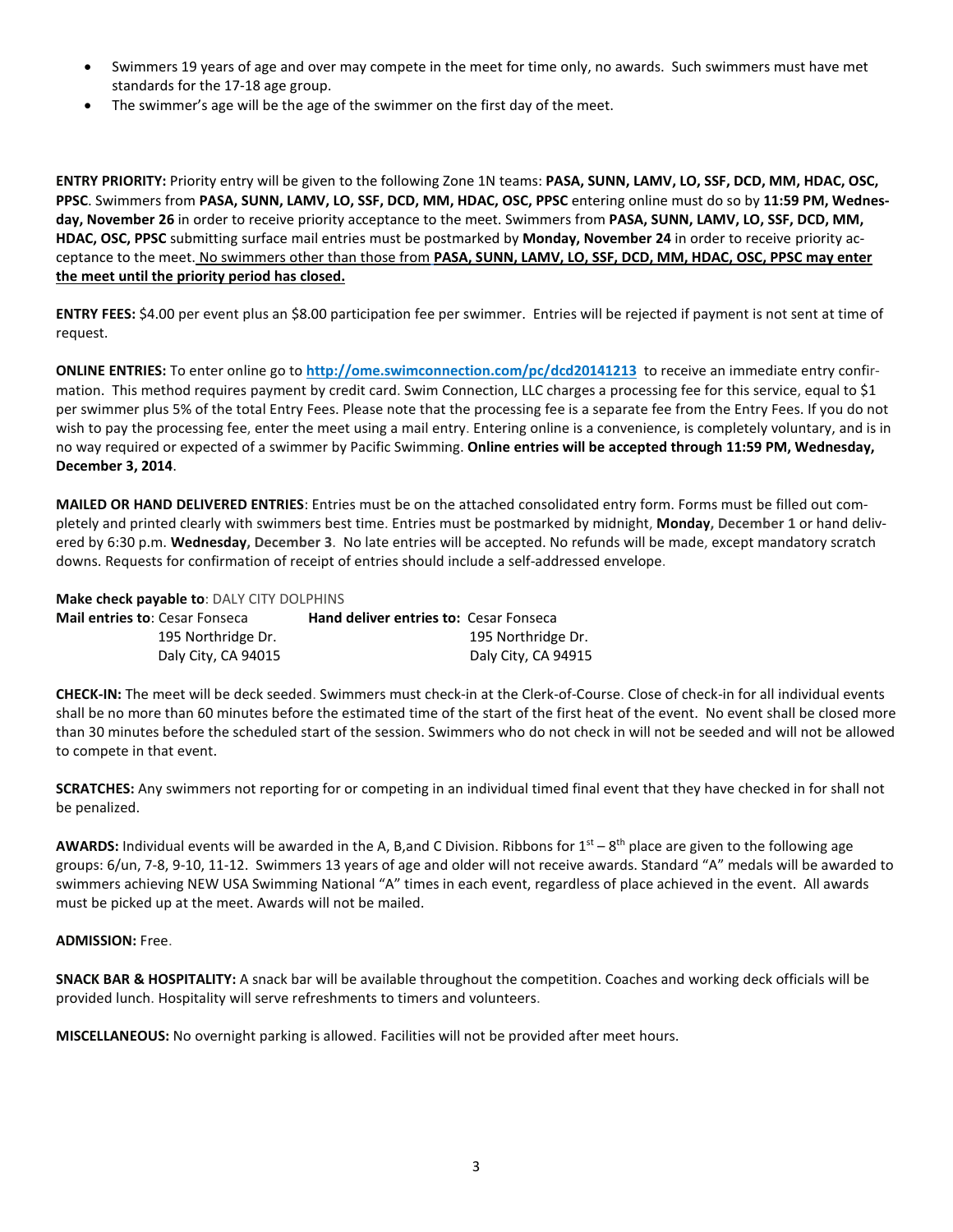**MINIMUM OFFICIALS:** Teams must follow Zone 1 North rules for providing officials. Each team must provide officials for each session according to the number of swimmers entered in that session, following the table below. Teams that do not provide sufficient officials must provide coaches to act in the place of officials.

| Club swimmers entered in session | Trained and carded officials requested |
|----------------------------------|----------------------------------------|
| $1 - 10$                         | 0                                      |
| $11 - 25$                        |                                        |
| 26-50                            |                                        |
| 51-75                            | 3                                      |
| 76-100                           | 4                                      |
| 100 or more                      | 5 and up (1 for every 25)              |

### **EVENT SUMMARY**

|        | SATURDAY, Dec. 13th |           |           | SUNDAY, Dec. 14th |          |           |        |  |  |  |
|--------|---------------------|-----------|-----------|-------------------|----------|-----------|--------|--|--|--|
| 8 & UN | $9 - 10$            | $11 - 12$ | $13 - 18$ | 8 & UN            | $9 - 10$ | $11 - 12$ | 13-18  |  |  |  |
| 50 BK  | 100 BK              | 200 BK    | 100 BK    | 25 FR             | 100 FR   | 50 BK     | 200 FR |  |  |  |
| 25 FL  | 50 FL               | 100 BR    | 200 BR    | 25 BR             | 50 BK    | 200 FL    | 100 FL |  |  |  |
| 50 FR  | 50 FR               | 100 FR    | 50 FR     | 100 IM            | 100 BR   | 100 IM    | 100 FR |  |  |  |
|        | 500 FR              | 400 IM    | 500 FR    |                   | 100 IM   | 200 FR    | 200 IM |  |  |  |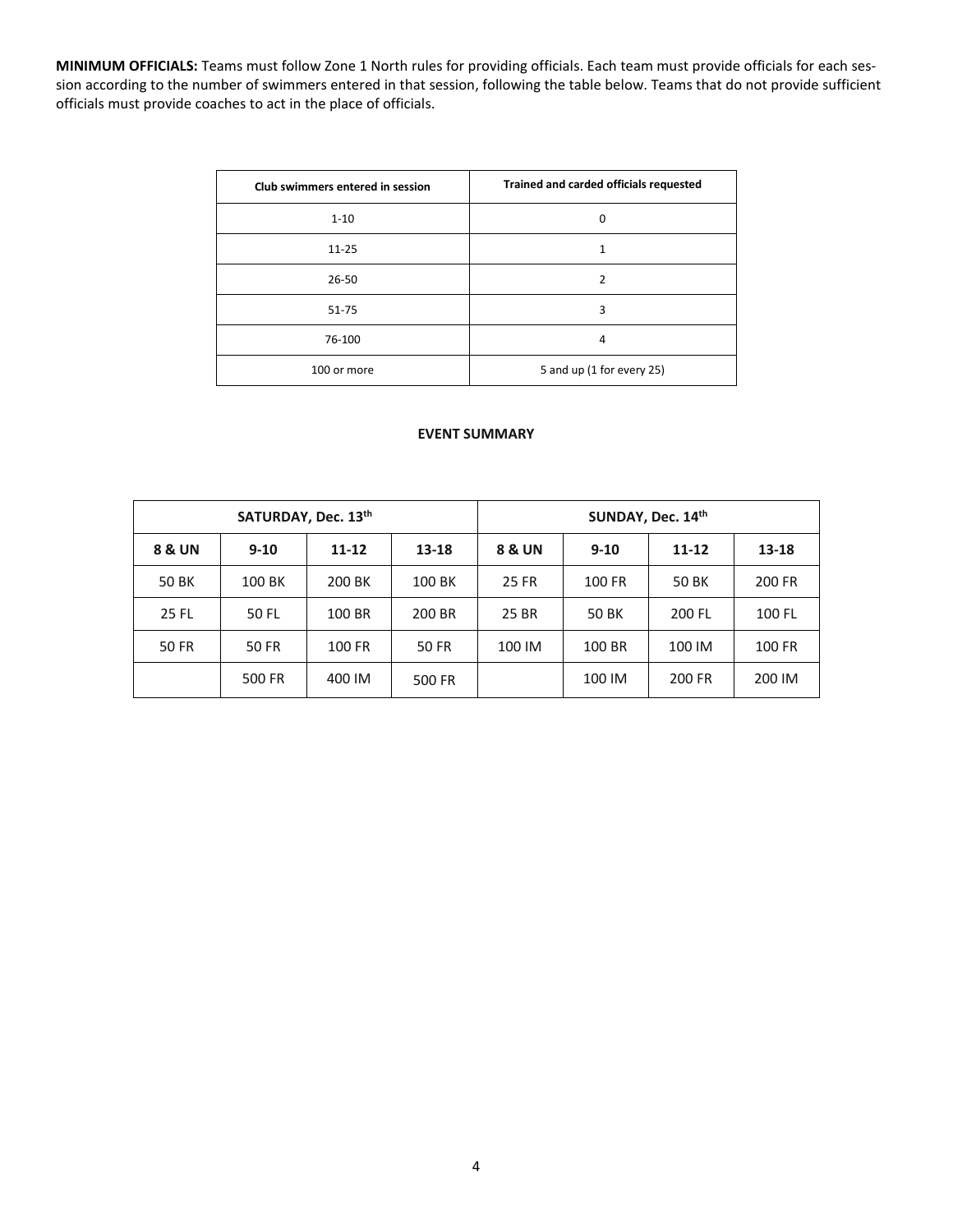|                | SATURDAY, DECEMBER 13th |               |               | <b>SUNDAY, DECEMBER</b> |  |  |
|----------------|-------------------------|---------------|---------------|-------------------------|--|--|
|                | <b>SESSION A</b>        |               |               | <b>SESSION A</b>        |  |  |
| <b>EVENT#</b>  | <b>EVENT</b>            | <b>EVENT#</b> | <b>EVENT#</b> | <b>EVENT</b>            |  |  |
| $\mathbf{1}$   | 11-12 200 BACK          |               | 47            | 13-14 200 FREE          |  |  |
| $\mathbf{3}$   | 13-14 100 BACK          | 4             | 49            | 15 - OV 200 FREE        |  |  |
| 5              | 15-OV 100 BACK          | 6             | 51            | 11-12 50 BACK           |  |  |
| $\overline{7}$ | 11-12 100 BREAST        |               | 53            | 13-14 100 FLY           |  |  |
| 9              | 13-14 200 BREAST        | 10            | 55            | 15 - OV 100 FLY         |  |  |
| 11             | 15-OV 200 BREAST        | 12            | 57            | 11-12 200 FLY           |  |  |
| 13             | $11 - 12$ 100 FREE      |               | 59            | 13-14 100 FREE          |  |  |
| 15             | $13 - 1450$ FREE        | 16            | 61            | 15 - OV 100 FREE        |  |  |
| 17             | 15 - OV 50 FREE         | 18            | 63            | $11 - 12$ 100 IM        |  |  |
| 19             | $11 - 12400$ IM         |               | 65            | 13-14 200 IM            |  |  |
| 21             | 13-14 500 FREE          | 22            | 67            | 15-OV 200 IM            |  |  |
| 23             | 15-OV 500 FREE          | 24            | 69            | 11-12 200 FREE          |  |  |
|                | <b>SESSION B</b>        |               |               | <b>SESSION B</b>        |  |  |
| 25             | 9-10 100 BACK           | 26            | 71            | $9 - 10100$ FREE        |  |  |
|                | 11-12 200 BACK          | 28            | 73            | 8-UN 25 FREE            |  |  |
| 29             | 8-UN 50 BACK            | 30            |               | 11-12 50 BACK           |  |  |
| 31             | $9 - 1050$ FLY          | 32            | 77            | $9 - 1050$ BACK         |  |  |
|                | $11 - 12$ 100 BR        | 34            |               | 11-12 200 FLY           |  |  |
| 35             | 8-UN 25 FLY             | 36            | 81            | 8- UN 25 BREAST         |  |  |
| 37             | $9 - 1050$ FREE         | 38            | 83            | 9-10 100 BREAS          |  |  |
|                | $11 - 12$ 100 FREE      | 40            |               | $11 - 12$ 100 IM        |  |  |
| 41             | 8-UN 50 FREE            | 42            | 87            | 8 & U 100 IM            |  |  |
|                | $11 - 12400$ IM         | 44            | 89            | $9 - 10 100$ IM         |  |  |
| 45             | $9 - 10500$ FREE        | 46            |               | 11-12 200 FREE          |  |  |

|                | SATURDAY, DECEMBER 13th |               |  |
|----------------|-------------------------|---------------|--|
|                | <b>SESSION A</b>        |               |  |
| <b>EVENT#</b>  | <b>EVENT</b>            | <b>EVENT#</b> |  |
| $\mathbf{1}$   | 11-12 200 BACK          |               |  |
| $\mathbf{3}$   | 13-14 100 BACK          | 4             |  |
| 5              | 15 - OV 100 BACK        | 6             |  |
| $\overline{7}$ | 11-12 100 BREAST        |               |  |
| 9              | 13-14 200 BREAST        | 10            |  |
| 11             | 15-OV 200 BREAST        | 12            |  |
| 13             | $11 - 12$ 100 FREE      |               |  |
| 15             | $13 - 1450$ FREE        | 16            |  |
| 17             | 15 - OV 50 FREE         | 18            |  |
| 19             | $11 - 12400$ IM         |               |  |
| 21             | $13 - 14500$ FREE       | 22            |  |
| 23             | 15-OV 500 FREE          | 24            |  |
|                | <b>SESSION B</b>        |               |  |
| 25             | 9-10 100 BACK           | 26            |  |
|                | 11-12 200 BACK          | 28            |  |
| 29             | 8-UN 50 BACK            | 30            |  |
| 31             | $9 - 1050$ FLY          | 32            |  |
|                | $11 - 12$ 100 BR        | 34            |  |
| 35             | 8-UN 25 FLY             | 36            |  |
| 37             | $9 - 1050$ FREE         | 38            |  |
|                | $11 - 12$ 100 FREE      | 40            |  |
| 41             | 8-UN 50 FREE            | 42            |  |
|                | $11 - 12400$ IM         | 44            |  |
| 45             | $9 - 10500$ FREE        | 46            |  |

**All 500 Free swimmers must provide their own timers and lap counters.** Use the following URL to find the time standards: <http://www.pacswim.org/swim-meet-times/standards>